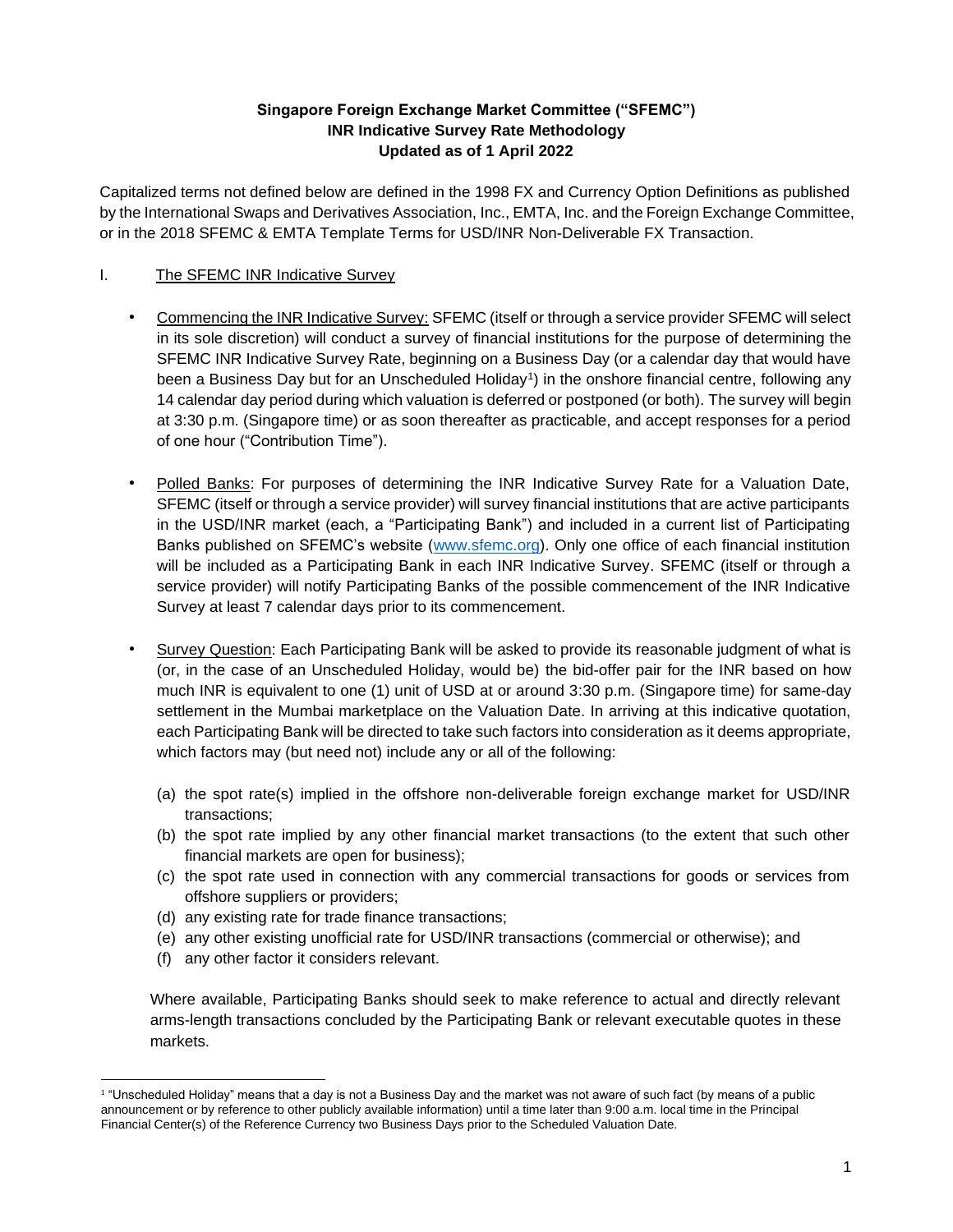### II. Use of Survey Results

- SFEMC (itself or through a service provider) will determine the mid-point of each bid-offer pair. The arithmetic mean of the mid-points will be used to determine the INR Indicative Survey Rate, rounded to the fourth decimal point as described below.
- If the INR Indicative Survey results in 21 or more responses, then the 4 highest and 4 lowest midpoints will be eliminated, and the arithmetic mean of the remaining midpoints will be computed and will constitute the INR Indicative Survey Rate for such Valuation Date. For purposes of eliminating the 4 highest and 4 lowest mid-points, if more than 4 mid-points have the same highest value or lowest value, then only 4 such mid-points will be eliminated.
- If the INR Indicative Survey results in less than 21 but 11 or more responses, then the 2 highest and 2 lowest mid-points will be eliminated, and the arithmetic mean of the remaining mid-points will be computed and will constitute the INR Indicative Survey Rate for such Valuation Date. For purposes of eliminating the 2 highest and 2 lowest mid-points, if more than 2 mid-points have the same highest value or lowest value, then only 2 such mid-points will be eliminated.
- If the INR Indicative Survey results in less than 11 but 8 or more responses, then the highest and the lowest mid-points will be eliminated and the arithmetic mean of the remaining midpoints will be computed and will constitute the INR Indicative Survey Rate for such Valuation Date. For purposes of eliminating the highest and lowest mid-points, if more than 1 mid-point has the same highest value or lowest value, then only 1 such mid-point will be eliminated.
- If the INR Indicative Survey results in less than 8 but 5 or more responses, then no mid-points will be eliminated and the arithmetic mean of all midpoints will be computed and will constitute the INR Indicative Survey Rate for such Valuation Date.
- In line with the corresponding onshore fixing convention for decimal place, Participating Banks shall contribute the bid-offer pair up to the fourth decimal point (e.g., 76.9125).

# III. Insufficient Responses

If the INR Indicative Survey results in less than 5 responses from Participating Banks ("Insufficient Responses"), no INR Indicative Survey Rate will be available for the relevant Valuation Date. The next INR Indicative Survey will take place on the next succeeding Business Day in Mumbai (or calendar day that would have been a Business Day but for an Unscheduled Holiday), subject to Section V below.

#### IV. INR Indicative Survey Rate Publication

- The INR Indicative Survey Rate will be published on Refinitiv and/or Bloomberg platforms at 5:30 p.m. (Singapore time), or as soon thereafter as practicable.
- As soon as it is determined that the INR Indicative Survey will result in Insufficient Responses, a notice that no INR Indicative Survey Rate is available for the Valuation Date will be published on Refinitiv and/or Bloomberg platforms.